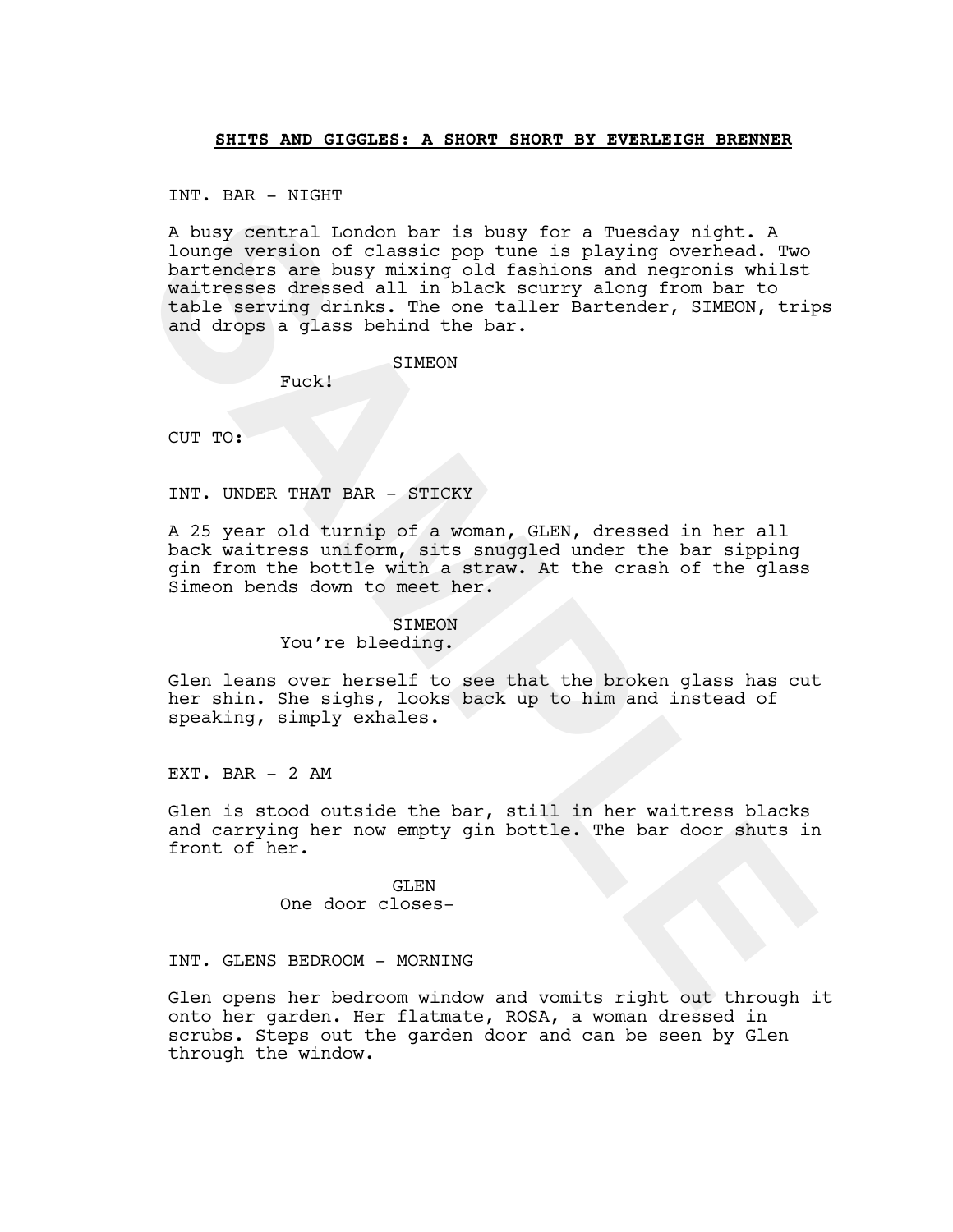EXT. GARDEN - MORNING

Rosa looks up at a wretched Glen.

ROSA Again?! Use the fucking loo Glen! Clean this before it stains!

Rosa turns and heads back into the house slamming the door.

INT. GLENS BEDROOM - DAY

Again?! Use the fucking loo Glen!<br>
Clean this before it stains!<br>
Rosa turns and heads back into the house slamming the door.<br>
INT. GLENS BEDROOM - DAY<br>
Clen closes her window, bends down and grabs the<br>
cantibacterial agray Glen closes her window, bends down and grabs the antibacterial spray she keeps under her bed and leaves out her bedroom door.

EXT. SIDEWALK NEAR BAR - MIDDAY

Glen, wearing her waitress blacks struts to the bar.

INT/EXT. BAR - MIDDAY

Glen leans against the glass to look into who is working today. Simeon stares back at her.

Simeon shakes his head "no" to Glen who stares from the other side of the glass.

Glen makes prayer hands at Simeon.

Simeon shakes his head "No" again.

Glen bangs her fist against the glass.

Simeon leaves Glen's eye line and heads into the back room.

Glen kicks the glass.

GLEN Who ya'll gonna find to replace me anyway?

EXT. SIDEWALK - DAY

Glen continues walking away from the bar towards the corner shop.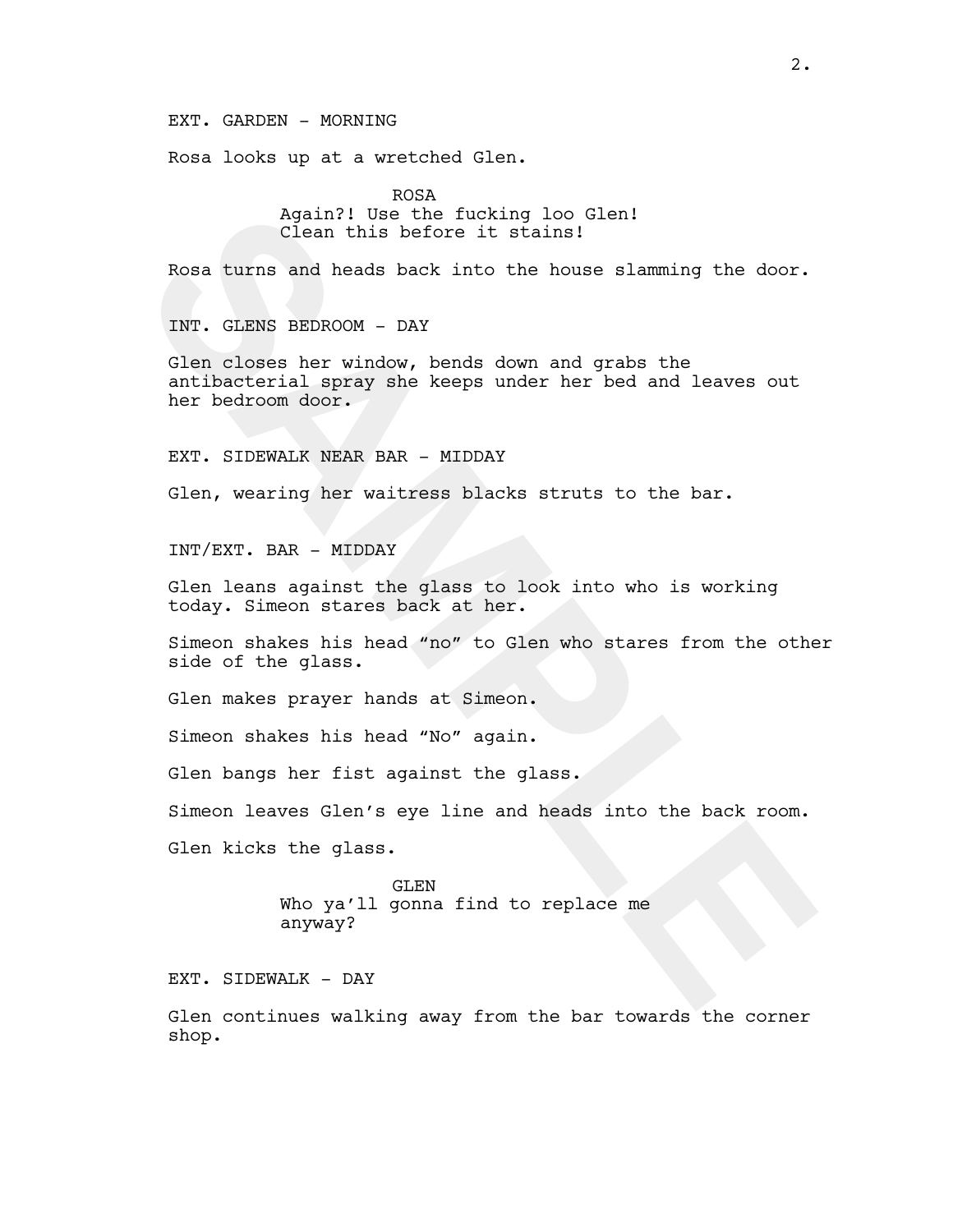Glen picks up 6 cans of pink gin since she notices a three for two deal going and three wouldn't quite cut it. She cradles the six cans in her arms like an infant and waddles to the cashier.

## CASHIER

Five twenty.

Glen pulls out a rolled up fiver from her back pocket and places it on the counter.

> CASHIER (CONT'D) Five twenty.

GLEN Can I borrow twenty p?

CASHIER

No.

GLEN Do you have a tip jar.

CASHIER

No.

GLEN How about a pennies for patients thing, like a Macmillan fund bucket or whatever.

The cashier stares in disbelief.

GLEN (CONT'D) What? Like that change actually cures cancer?

to the cashier.<br>
The control of a rolled up fiver from her back pocket and<br>
place it on the counter.<br>
Five twenty,<br>
Sam I borrow twenty p?<br>
Cas I borrow twenty p?<br>
CasHIER<br>
No.<br>
CASHIER<br>
No.<br>
CASHIER<br>
No.<br>
CASHIER<br>
No.<br>
CA The cashier continues to stare. Glen stares back. She looks around searching for change, on the floor, or somewhere. On the wall next to the cashier is a number of different ads for guitar lessons, gardener services, and someone looking for a dog walker. Glen looks back at the cashier.

GLEN (CONT'D) I like dogs.

The cashier nods.

GLEN (CONT'D) Do you have a pen?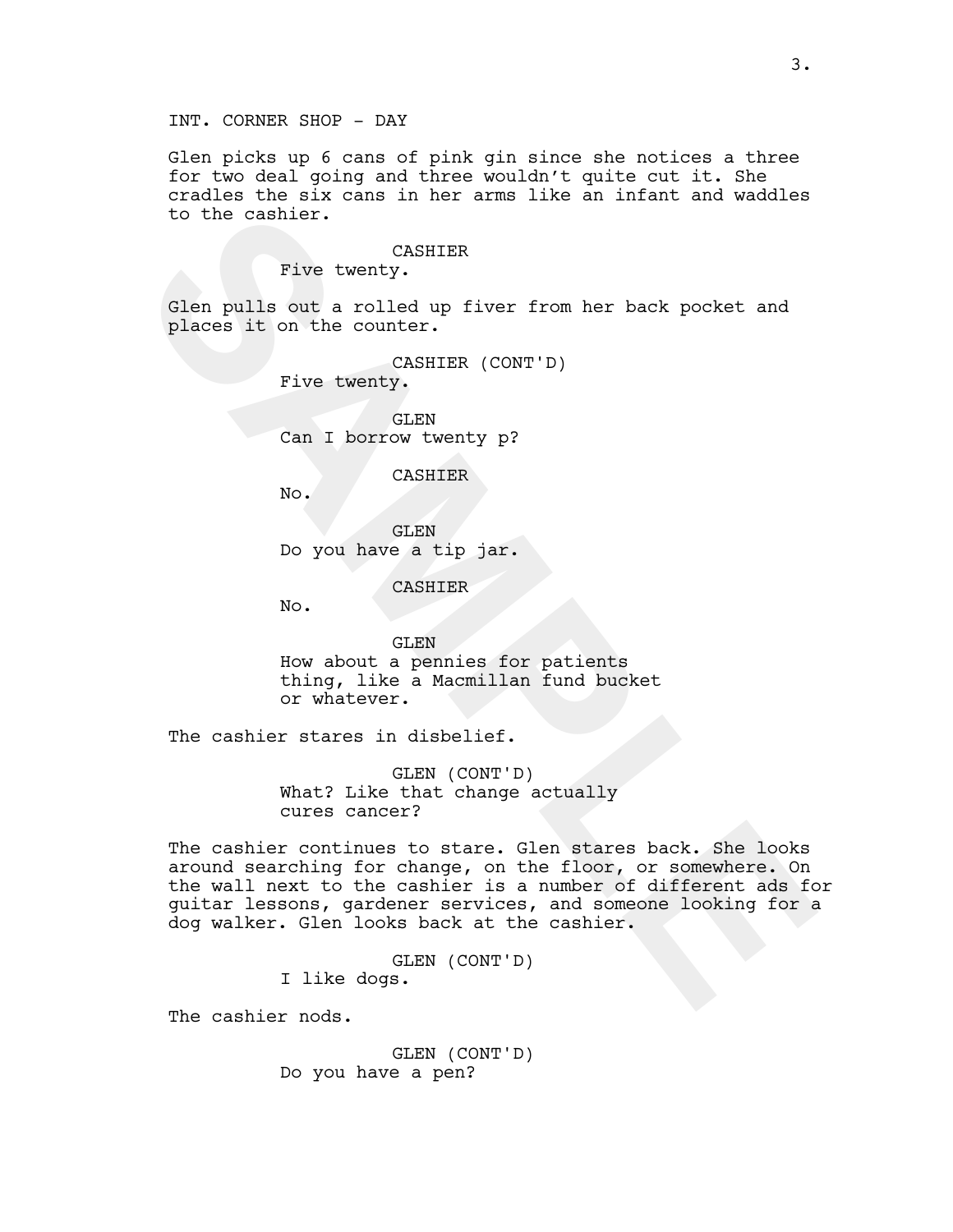The cashier hands Glen a pen. She write down the number of the dog owner on her hand and hands the pen back to the cashier.

GLEN (CONT'D)

Thanks.

The cashier nods.

GLEN (CONT'D) You really don't have twenty p for me?

EXT. CURBSIDE - DAY

Glen sits on a curb as cars drive past and honk because she is almost in their way. She sips one of her pink gin cans and chats on the phone.

The cashier node.<br>
You really don't have twenty p for<br>
EXT. CURBSIDE - DAY<br>
SLEN (CONT'D)<br>
EXT. CURBSIDE - DAY<br>
Gian a curb as cars drive past and honk because she<br>
is almost in their way. She sips one of her pink gin cans GLEN Yeah I grew up with a dog... yeah a black one... No she died when I was five but really good vibes you know... great bark if I'm remembering right... yeah okay... four... good for me

Glen stands up and gathers her tinnies into her jean jacket.

GLEN (CONT'D) Four yup I got it

Glen scurries down the street.

EXT. BUSY LONDON PAVEMENT - DAY

Glen walks a small dog, GINGER, down a busy London street. Ginger then stops in the middle of a large crowd and takes a poo.

> GLEN (to Ginger) What am I supposed to do with that?

Glen looks around and sees many pedestrians staring at her and the shit in front of her. Glen ponders for a moment. She looks at her hands, shivers and looks away from them. She looks at Ginger and just starts walking away from her indiscretions. A pedestrian calls after her.

> PEDISTRAIN Ma'am! Excuse me!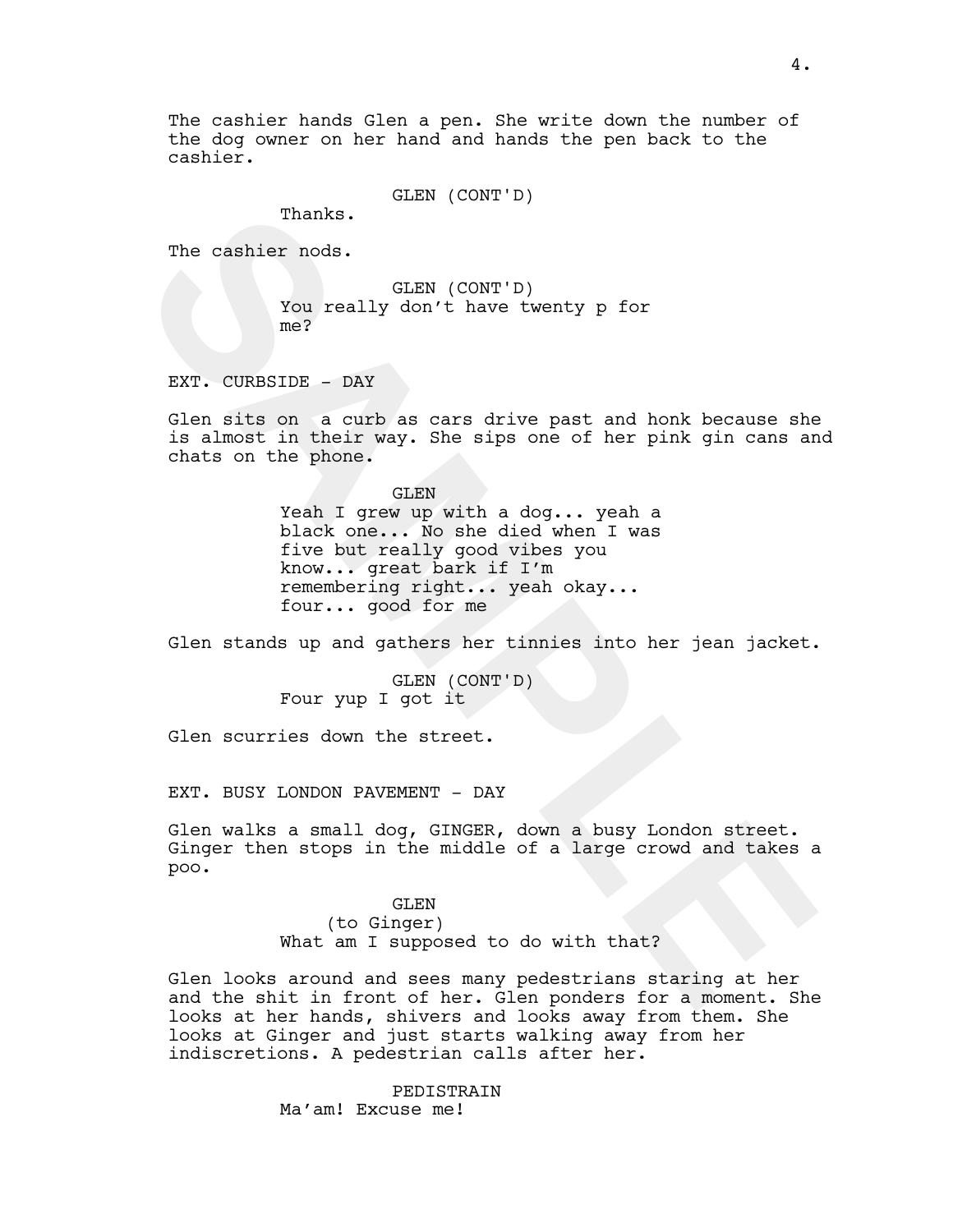Glen walks faster, almost dragging ginger behind her.

EXT. GINGERS HOUSE - SUNSET

Glen knocks on the blue painted door. No answer. She knocks again.

> GLEN (to Ginger) Where's your mommy?

A 30 year old man with broad shoulders and a great jaw line opens the door.

GLEN (CONT'D)

Daddy.

The man tilts his head.

GLEN (CONT'D) Not mine, hers.

Glen points at the dog.

GLEN (CONT'D)

Glen knocks on the blue painted door. No answer. She knocks<br>
sgain.<br>
(to Ginger)<br>
(to Singer)<br>
(to Singer)<br>
(to Singer)<br>
(to Singer)<br>
A 30 year old man with broad shoulders and a great jaw line<br>
opens the door.<br>
Daddy.<br>
Th I have a dad, we don't really talk anymore though. I'm single. Not in like a daddy issues way. Not that you were thinking that. I mean you're married right. And this is your dog. Ginger. She is really sweet. He took a shit on the side walk and I didn't know what to do about it. Do I get paid daily for this or is this a weekly thing? Was I supposed to pick up the shit, just because I haven't before so if you wouldn't mind showing me how i'd really appreciate - never-mind I can probably find a youtube tutorial on that. Sorry here is your dog.

Glen hands the leash to the man.

GLEN (CONT'D) But I get paid yeah?

THE MAN

Janet!

A well put together woman wearing all purple, JANET comes to the door as the man slips back into the house.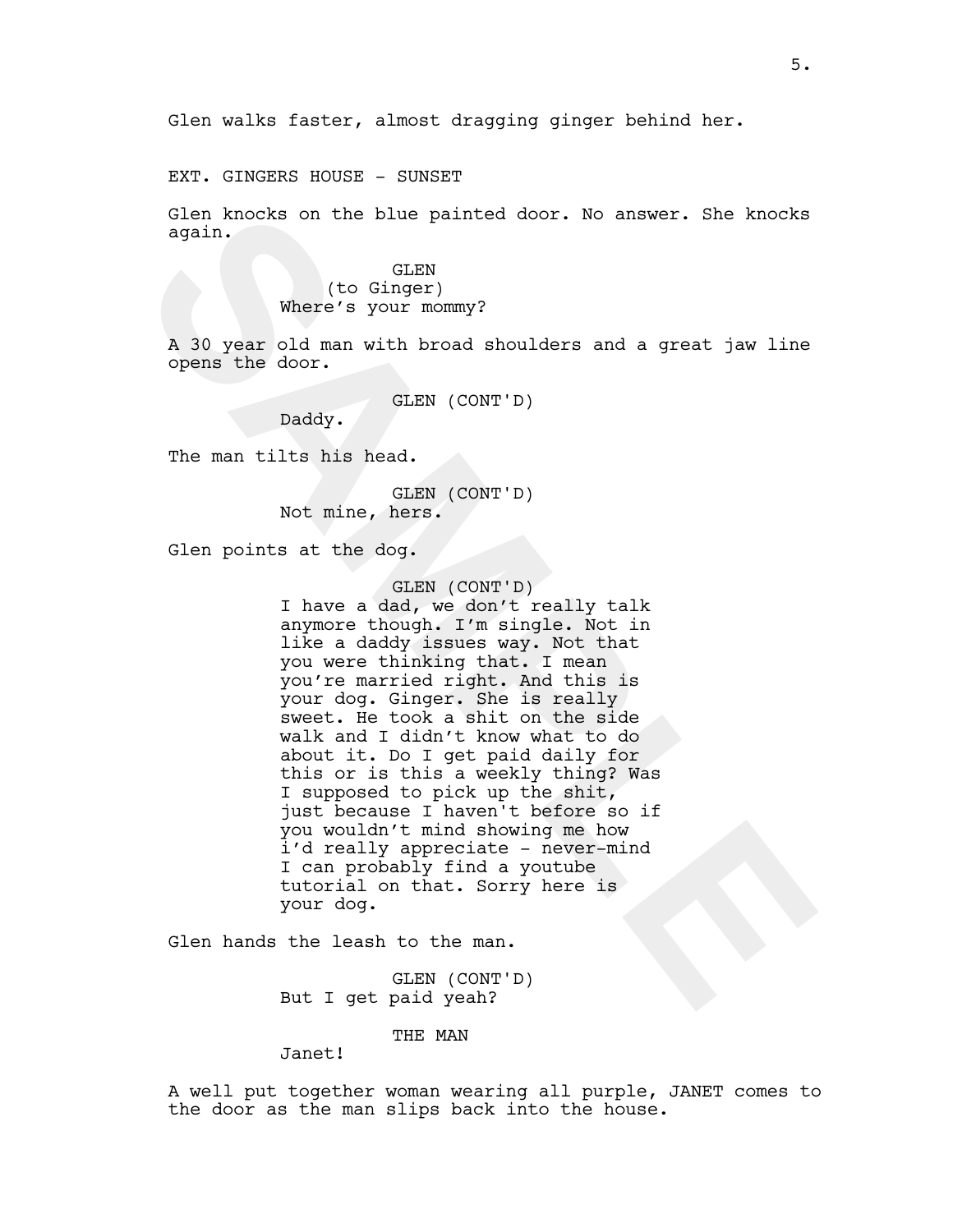JANET How was she?

GLEN Yeah great dog, well done.

JANET Amazing. Same time tomorrow then.

Janet hands Glen a tener and shuts the door without giver her a chance to say.

GLEN

Thanks.

INT. SOMETHING SOMTHING

## EXT. GINGERS HOUSE - NEXT DAY - SUNSET

Amazing. Same time tomorrow then.<br> **SAMPRE**<br> **SAMPLE SAMPLE SAMPLE CONTINUES CONTINUES**<br> **SAMPLE SAMPLE SAMPLE SAMPLE SAMPLE SAMPLE SAMPLE SAMPLE SAMPLE SAMPLE EXT.**<br> **SAMPLE SAMPLE SAMPLE SAMPLE SAMPLE SAMPLE SAMPLE SAMPL** Glen approaches the blue door with Ginger in one hand and a plastic bag of dog shit in the other. She knocks on the door with the hand with the shit in it and accidentally knocks the bag hard enough for it to break causing the dog shit to slide down the blue painted door. The man then opens the door to Glens red shocked face. The man looks down and sees the shit at his feet. Glen hands the man the leash.

THE MAN

Janet!

Janet appears at the door, wearing all yellow today, as the man again slips back into the safety of his home.

GLEN

I am so sorry.

JANET

Dogs will be dogs won't they.

Glen laughs nervously. The man comes back to the door with a bucket and sponge and begins cleaning his blue door. Janet hands Glen another tener and heads back inside before Glen can say.

GLEN

Thanks.

THE MAN She's my sister.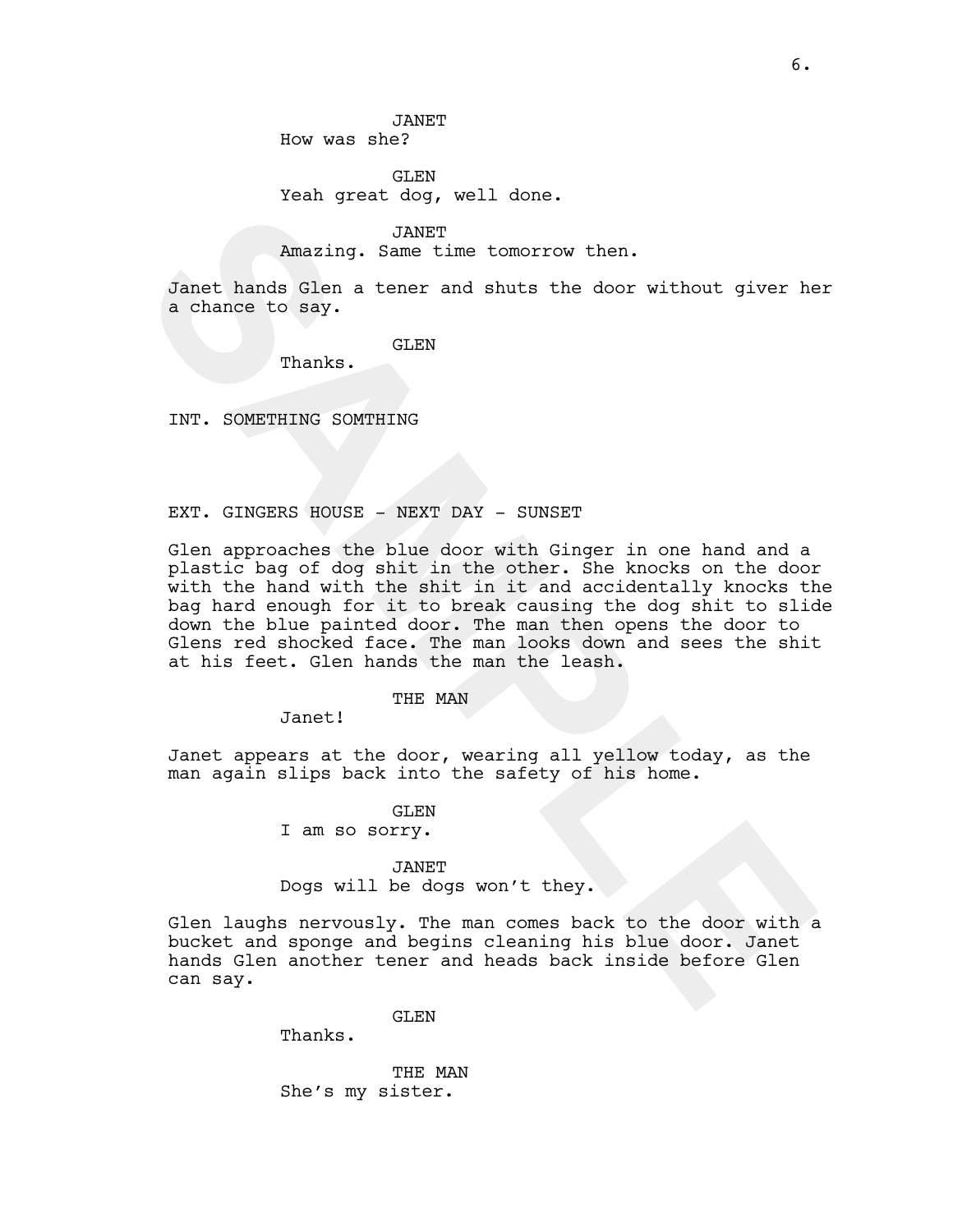Okay.

THE MAN

She's dying.

GLEN

Really?

THE MAN Why would I joke about that?

GLEN

I would.

THE MAN

Really?

Correcting herself.

GLEN

No.

The man continues cleaning the shit. Glen is at a loss for words. She stands for a few moments. A few moments too long and then.

GLEN (CONT'D)

Bye

THE MAN (without looking up)

Bye

EXT. BUSY LONDON PAVEMENT - THE NEXT DAY

SLEN<br>
Why would I joke about that?<br>
The MAN<br>
The MAN<br>
The MAN<br>
THE MAN<br>
SCENT<br>
Really?<br>
THE MAN<br>
THE MAN<br>
THE MAN<br>
THE MAN<br>
THE MAN<br>
THE MAN<br>
THE MAN<br>
No.<br>
SAMPLERE ALSO THE MAN<br>
No.<br>
THE MAN<br>
THE MAN<br>
THE MAN<br>
THE MAN<br>
TH Glen walks ginger down the street. Ginger poops in the middle of a large crowd. Glen takes a plastic baggy from her pocket and picks up the poo efficiently whist saying to herself

GLEN Ew ew ew ew ew ew ew ew

EXT. GINGERS HOUSE - SUNSET

Glen places the bag of dog shit down on the ground and then goes to knock on the door. The man opens and Gingers runs inside causing Glen to trip up stepping straight onto the bag of dog shit.

> GLEN Shit. Literally.